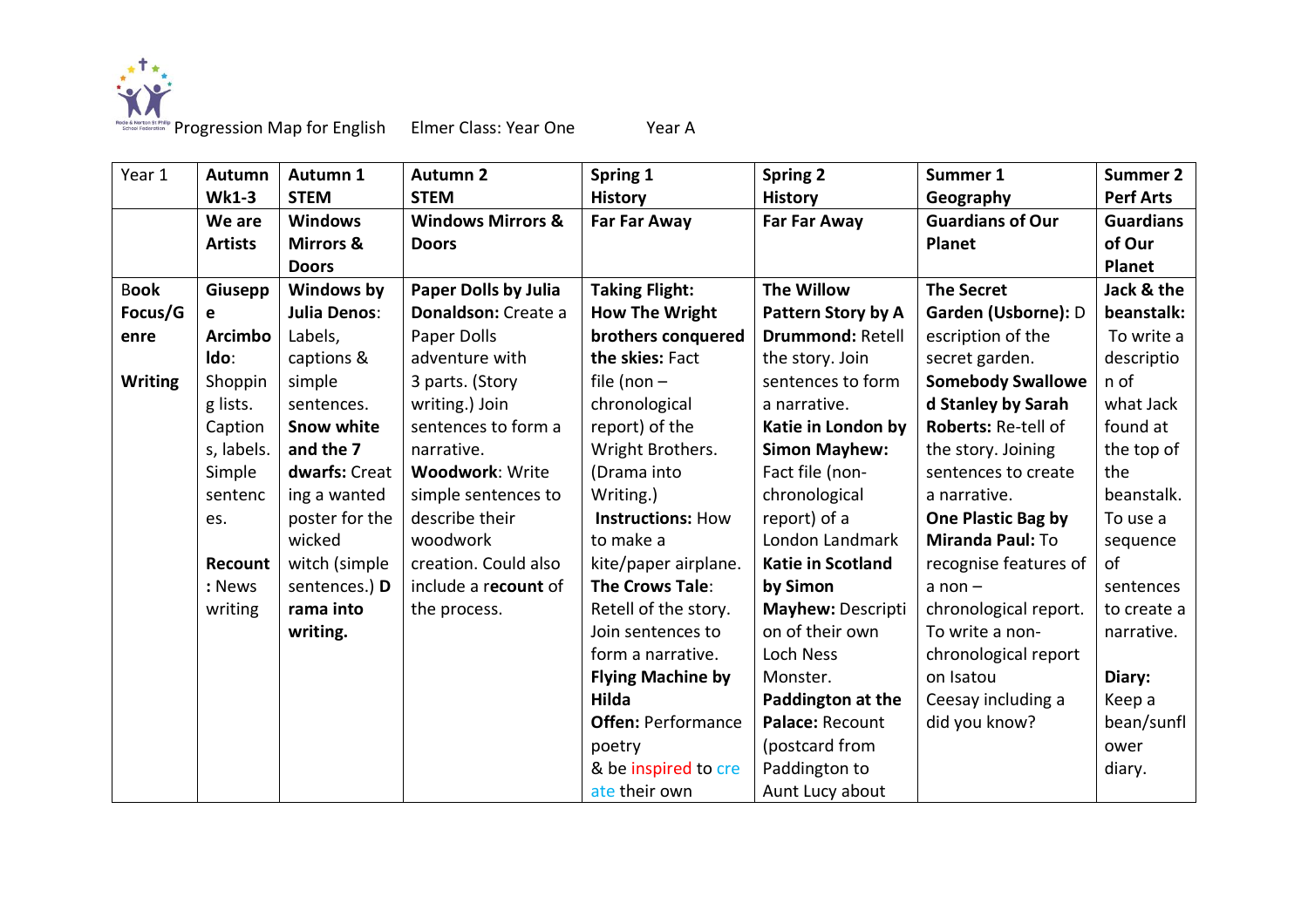

Progression Map for English Elmer Class: Year One Year A

poems about their own flying machine. his adventure in London. **Recount:** Related to trip or performan ce **Reading** Blend sounds in unfamili ar words Say what they like or dislike about a text Link what they read or hear read to their own Blend sounds in unfamiliar words Say what they like or dislike about a text Link what they read or hear read to their own experiences Blend sounds in unfamiliar words Read phonically decodable texts with confidence Read words of more than one syllable that contain taught GPCs (grapheme, phoneme correspondence) Say what they like or dislike about a text Link what they read or hear read to their own experiences Retell key stories orally using narrative language Blend sounds in unfamiliar words Divide words into syllables, for example, pocket, rabbit, carrot, thunder, sunset Read phonically decodable texts with confidence Read words of more than one syllable that contain taught GPCs (grapheme, phoneme correspondence) Blend sounds in unfamiliar words Divide words into syllables, for example, pocket, rabbit, carrot, thunder, sunset Read compound words, for example, football, Read words with contractions, e.g. I'm, I'll, we'll, and understand that the apostrophe represents the omitted letter(s) Blend sounds in unfamiliar words Divide words into syllables, for example, pocket, rabbit, carrot, thunder, sunset Read compound words, for example, football, Read words with contractions, e.g. I'm, I'll, we'll, and understand that the apostrophe represents the omitted letter(s) Read phonically decodable texts with confidence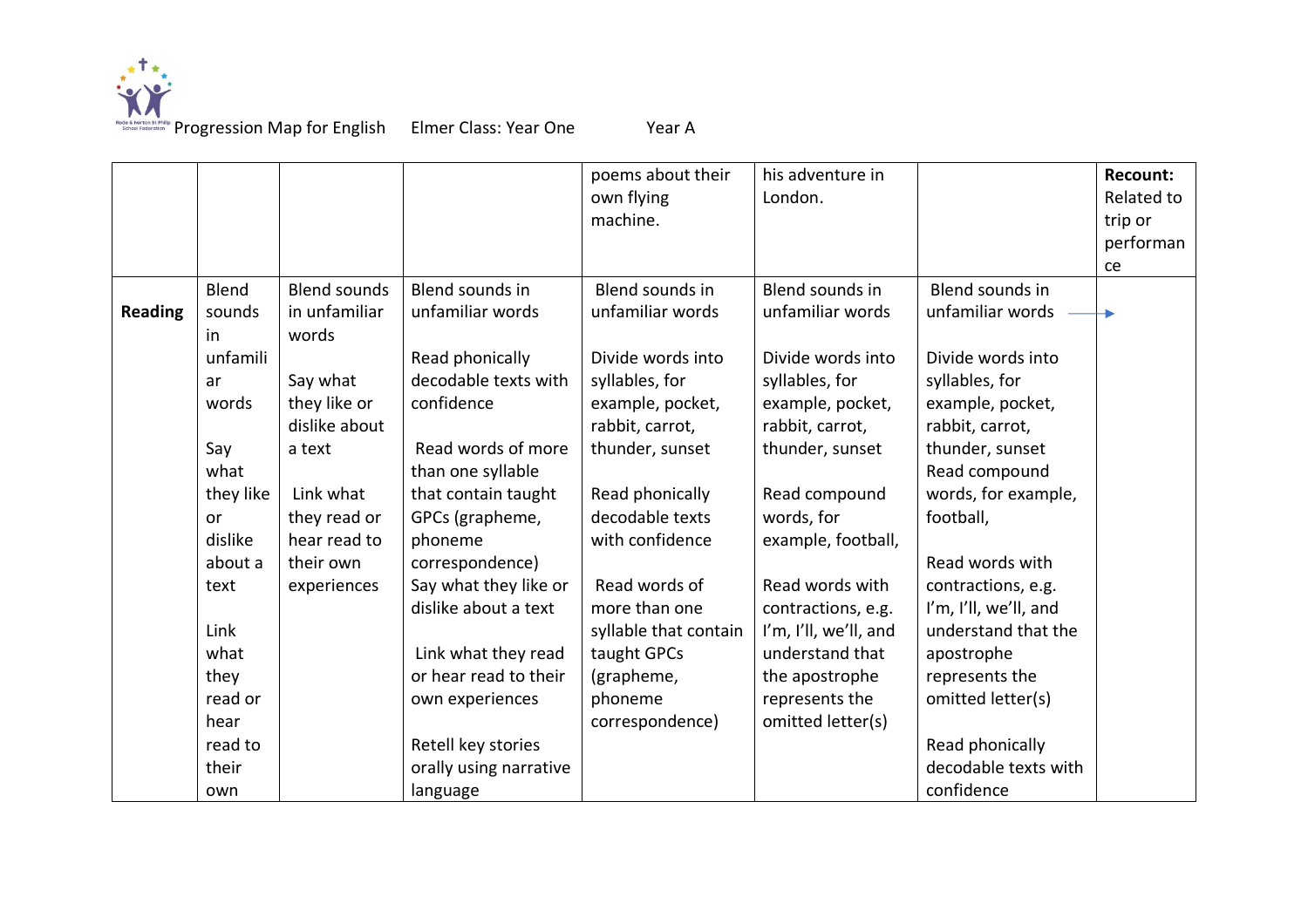

| experie |                        | Retell key stories  | Read phonically     |                         |
|---------|------------------------|---------------------|---------------------|-------------------------|
| nces    | Understand and talk    | orally using        | decodable texts     | Read words              |
|         | about the main         | narrative language  | with confidence     | containing 's, es, ing, |
|         | characteristics within |                     |                     | ed, er, est' endings •  |
|         | a known key story      | Understand and      | Read words          | Read words which        |
|         |                        | talk about the main | containing 's, es,  | have the prefix -'un'   |
|         |                        | characteristics     | ing, ed, er, est'   | added                   |
|         |                        | within a known key  | endings • Read      |                         |
|         |                        | story               | words which have    | Read words of more      |
|         |                        |                     | the prefix $-$ 'un' | than one syllable       |
|         |                        | Learn some poems    | added               | that contain taught     |
|         |                        | and rhymes by       |                     | GPCs (grapheme,         |
|         |                        | heart               | Read words of       | phoneme                 |
|         |                        |                     | more than one       | correspondence)         |
|         |                        | Use prior           | syllable that       |                         |
|         |                        | knowledge, context  | contain taught      |                         |
|         |                        | and vocabulary      | GPCs (grapheme,     | Retell key stories      |
|         |                        | provided to         | phoneme             | orally using narrative  |
|         |                        | understand texts    | correspondence)     | language                |
|         |                        |                     |                     |                         |
|         |                        | Make predictions    | Retell key stories  | Understand and talk     |
|         |                        | based on the events | orally using        | about the main          |
|         |                        | in the text         | narrative language  | characteristics within  |
|         |                        |                     |                     | a known key story       |
|         |                        |                     | Understand and      |                         |
|         |                        | Explain what they   |                     |                         |
|         |                        | understand about a  | talk about the      | Use prior knowledge,    |
|         |                        | text                | main                | context and             |
|         |                        |                     | characteristics     |                         |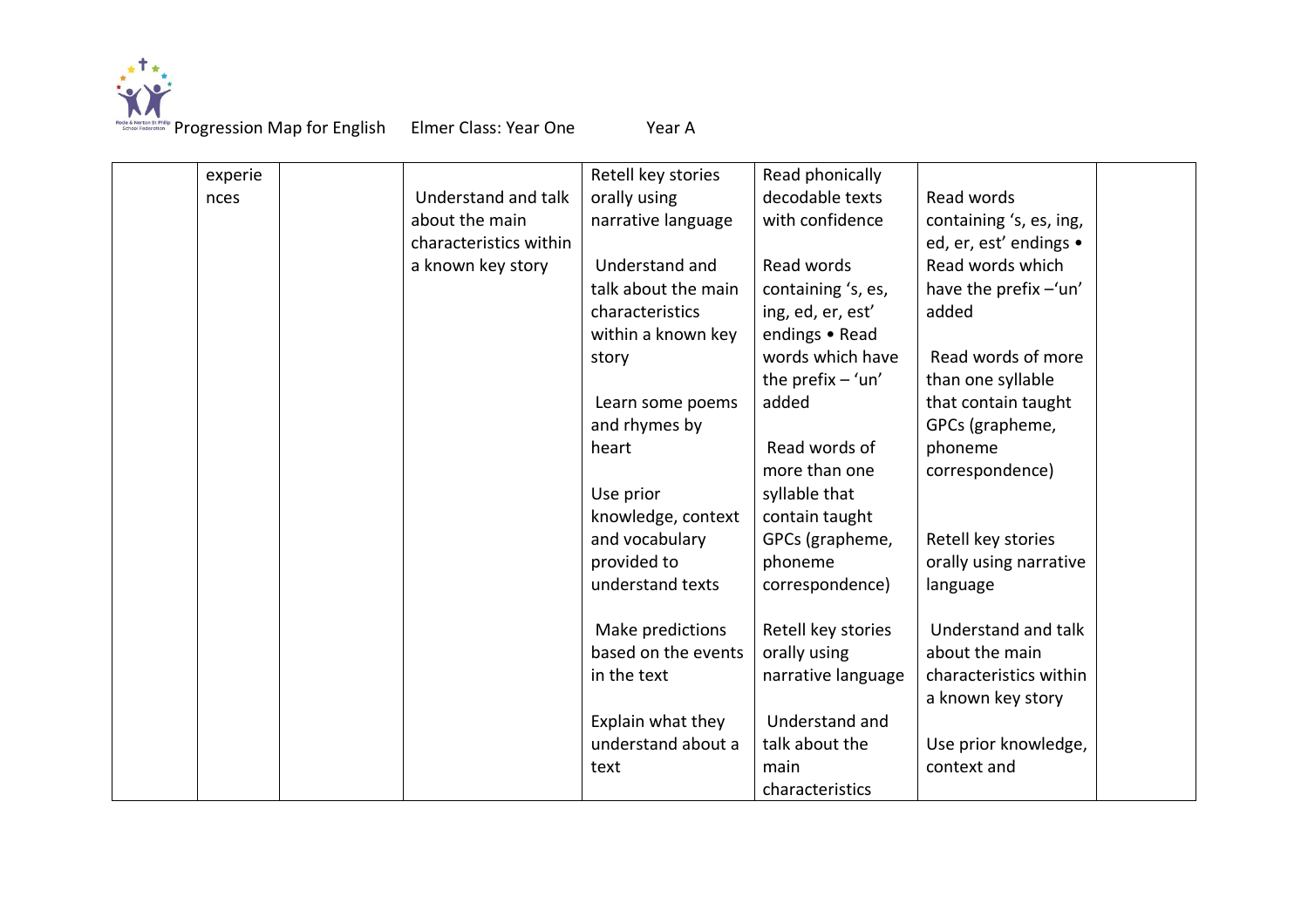

|                |                      |                      |                      | within a known        | vocabulary provided                     |
|----------------|----------------------|----------------------|----------------------|-----------------------|-----------------------------------------|
|                |                      |                      |                      | key story             | to understand texts                     |
|                |                      |                      |                      | Use prior             |                                         |
|                |                      |                      |                      | knowledge,            | Check that the text                     |
|                |                      |                      |                      | context and           | makes sense to them                     |
|                |                      |                      |                      | vocabulary            | as they read and                        |
|                |                      |                      |                      | provided to           | correct miscues                         |
|                |                      |                      |                      | understand texts      |                                         |
|                |                      |                      |                      |                       | Begin to draw                           |
|                |                      |                      |                      | Check that the        | inferences from the                     |
|                |                      |                      |                      | text makes sense      | text and/or the                         |
|                |                      |                      |                      | to them as they       | illustrations                           |
|                |                      |                      |                      | read and correct      |                                         |
|                |                      |                      |                      | miscues               | Make predictions                        |
|                |                      |                      |                      |                       | based on the events                     |
|                |                      |                      |                      | Make predictions      | in the text                             |
|                |                      |                      |                      | based on the          |                                         |
|                |                      |                      |                      | events in the text    | Explain what they<br>understand about a |
|                |                      |                      |                      | Explain what they     | text                                    |
|                |                      |                      |                      | understand about      |                                         |
|                |                      |                      |                      | a text                |                                         |
|                |                      |                      |                      |                       |                                         |
|                |                      |                      |                      |                       |                                         |
| <b>Phonics</b> | <b>Phonics: Phas</b> | Phonics: Phase 5 (Gr | Phonics: Phase 5 (G  | <b>Phonics: Phase</b> | <b>Phonics: Phase 5</b>                 |
| <b>SPAG</b>    | e 4 (CVCC &          | aphemes for          | raphemes for         | 5 (Graphemes for      | (Recap)/6                               |
|                | CCVC words,          | reading/spelling ay, | reading/spelling ay, | reading/spelling      | <b>Spellings: Recap of</b>              |
|                | words with           | ou, ie, ea,          | ou, ie, ea, oy,      | ay, ou, ie, ea, oy,   | tricky words,                           |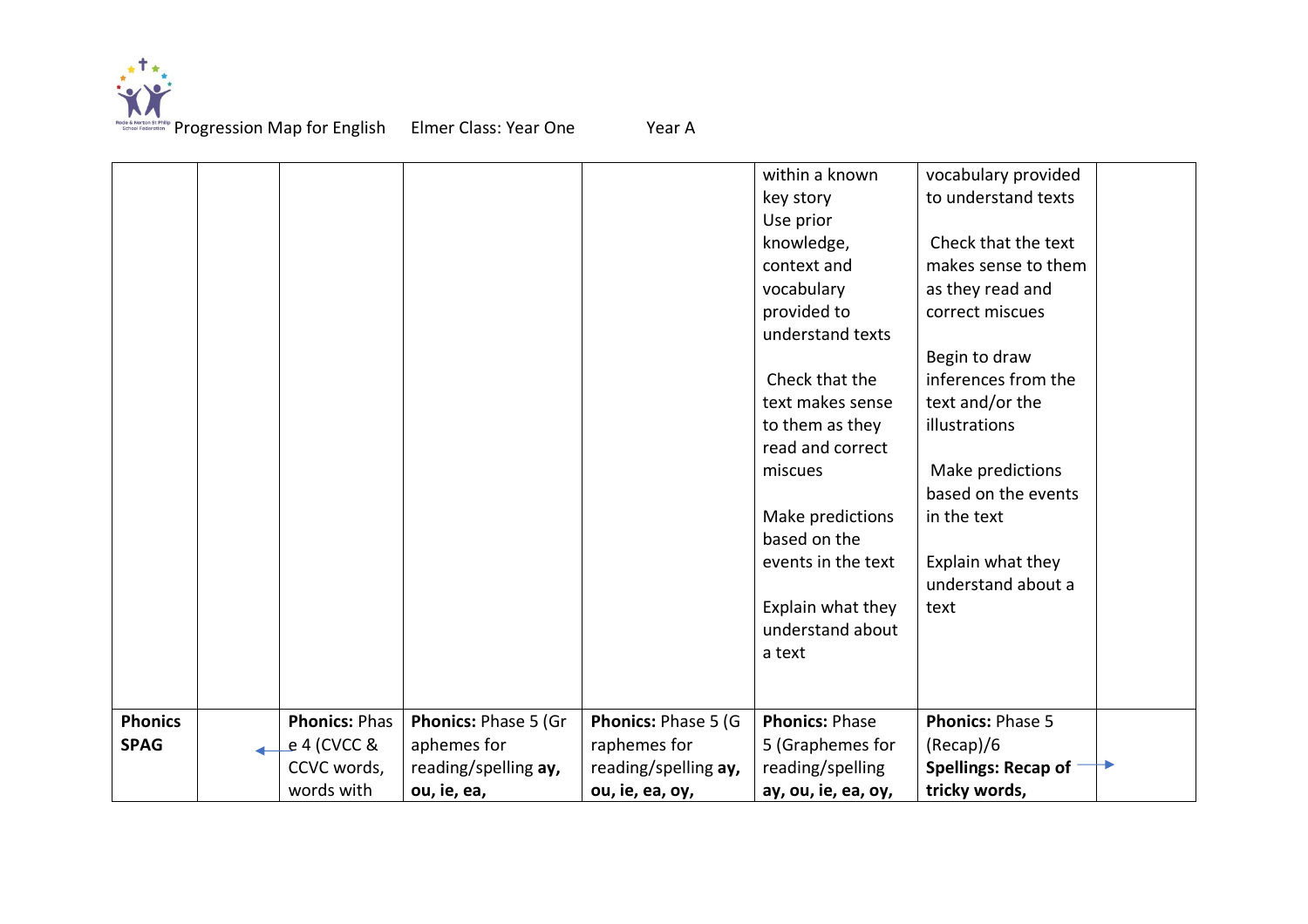

Roge & Notes is Primiting Progression Map for English Elmer Class: Year One Year A

| adjacent<br>consonants,<br>& 2 syllable<br>words.)<br>Spellings: he,<br>she, we, me,<br>be, was, you,<br>they, all, are,<br>my, her<br>Common<br>Exception<br>words.<br><b>Punctuation:</b><br>capital<br>letters, full<br>stops,<br>question<br>marks.<br>Capital letters<br>for names &<br>Join clauses<br>using and.<br>Dictated<br>sentences. | oy, ir, ue, aw, wh, ph, e<br>w, oe, au, a-e, e-e, i-<br>e,o-e,u-e. alternative<br>pronunciations. 2 &<br>3 syllable words.<br>Spellings: said, so,<br>have, like, some,<br>come, were, there,<br>little, one, do, when,<br>what, out<br><b>Common Exception</b><br>words<br>Dictated sentences.<br><b>Punctuation: capital</b><br>letters, full stops,<br>question marks.<br>Capital letters for<br>names & I.<br>Join clauses<br>using and.<br>Dictated sentences. | ir, ue, aw, wh, ph, ew,<br>oe,au,a-e,e-e, i-e,o-<br>e,u-e. alternative<br>pronunciations. 2 &<br>3 syllable words.<br>Spellings: said, so,<br>have, like, some,<br>come, were, there,<br>little, one, do,<br>when, what, out<br><b>Common Exception</b><br>words, Days of the<br>week, Plurals,<br>Suffix:<br>ed, ing, er, est<br><b>Punctuation: capital</b><br>letters, full stops,<br>question marks,<br>exclamation<br>mark. Capital letters<br>for names & I.<br>Join clauses<br>using and, because.<br>Dictated sentences. | ir, ue, aw, wh, ph, ew<br>,oe,au,a-e,e-e, i-<br>e,o-e,u-e.<br>alternative<br>pronunciations. 2<br>& 3 syllable words.<br>Spellings: oh,<br>their, people, Mr,<br>Mrs, looked,<br>called, asked<br>Common<br>exception words,<br>Days of the week,<br>Plurals, compound<br>words, Suffix:<br>ed, ing, er, est<br>Prefix un<br><b>Punctuation: capit</b><br>al letters, full<br>stops, question<br>marks. Capital<br>letters for names<br>& I. | Common exception<br>words, Days of the<br>week, Plurals, Suffix:<br>ed, ing, er, est<br>Prefix un<br><b>Punctuation: capital</b><br>letters, full stops,<br>question marks,<br>exclamation<br>mark. Capital letters<br>for names & I.<br>Join clauses<br>using and, because,<br>so, but.<br>Start sentences with<br>different words. |  |
|---------------------------------------------------------------------------------------------------------------------------------------------------------------------------------------------------------------------------------------------------------------------------------------------------------------------------------------------------|---------------------------------------------------------------------------------------------------------------------------------------------------------------------------------------------------------------------------------------------------------------------------------------------------------------------------------------------------------------------------------------------------------------------------------------------------------------------|----------------------------------------------------------------------------------------------------------------------------------------------------------------------------------------------------------------------------------------------------------------------------------------------------------------------------------------------------------------------------------------------------------------------------------------------------------------------------------------------------------------------------------|----------------------------------------------------------------------------------------------------------------------------------------------------------------------------------------------------------------------------------------------------------------------------------------------------------------------------------------------------------------------------------------------------------------------------------------------|--------------------------------------------------------------------------------------------------------------------------------------------------------------------------------------------------------------------------------------------------------------------------------------------------------------------------------------|--|
|---------------------------------------------------------------------------------------------------------------------------------------------------------------------------------------------------------------------------------------------------------------------------------------------------------------------------------------------------|---------------------------------------------------------------------------------------------------------------------------------------------------------------------------------------------------------------------------------------------------------------------------------------------------------------------------------------------------------------------------------------------------------------------------------------------------------------------|----------------------------------------------------------------------------------------------------------------------------------------------------------------------------------------------------------------------------------------------------------------------------------------------------------------------------------------------------------------------------------------------------------------------------------------------------------------------------------------------------------------------------------|----------------------------------------------------------------------------------------------------------------------------------------------------------------------------------------------------------------------------------------------------------------------------------------------------------------------------------------------------------------------------------------------------------------------------------------------|--------------------------------------------------------------------------------------------------------------------------------------------------------------------------------------------------------------------------------------------------------------------------------------------------------------------------------------|--|